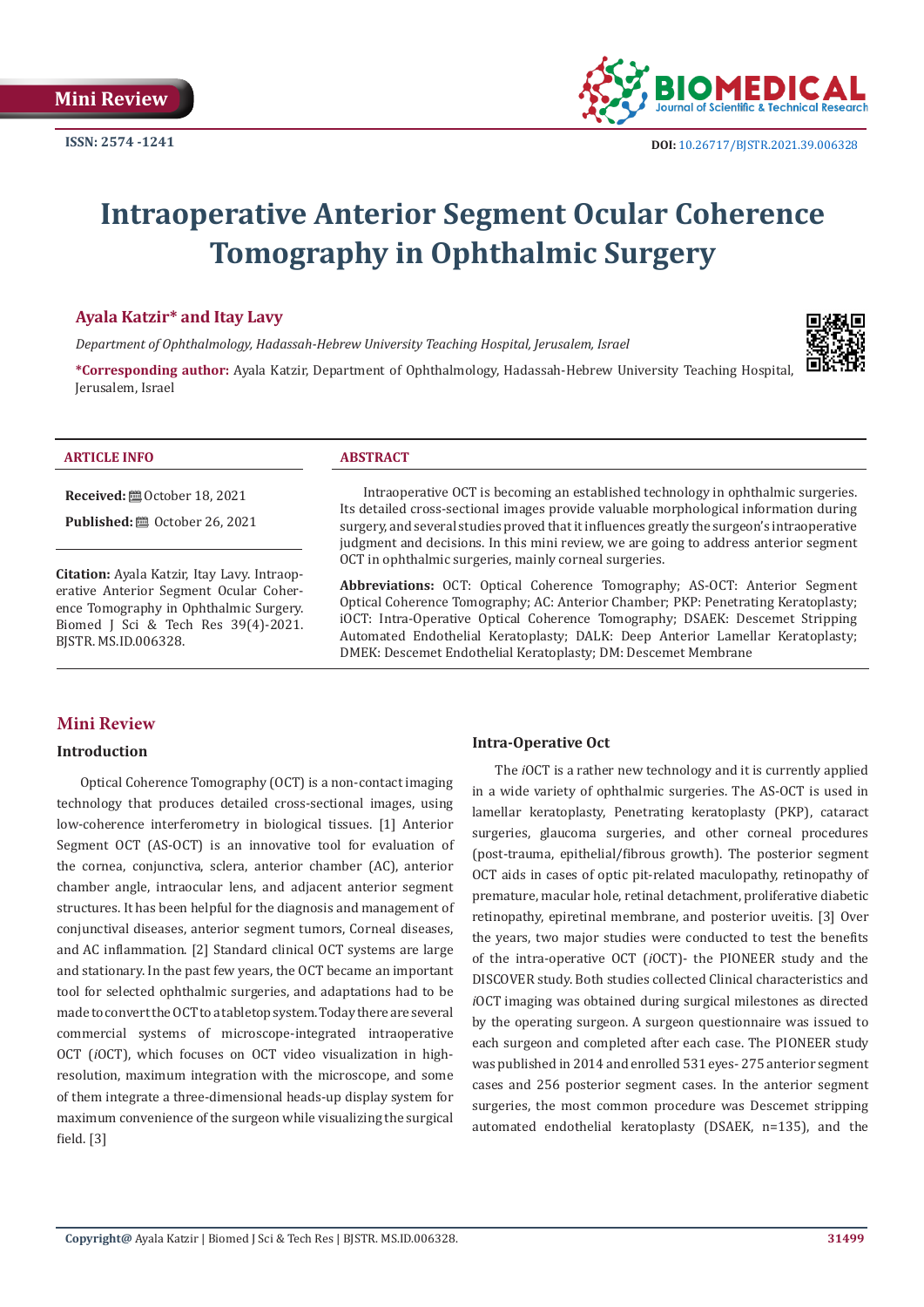second most common was cataract extraction with an intraocular lens implant.

Immediately after the surgery, the surgeon was required to fill a feedback form. Overall following *i*OCT, 48% of the eyes revealed persistent interface fluid requiring additional manipulations. In deep anterior lamellar keratoplasty (DALK), 1 of 3 cases where the surgeon did not believe the trephination was deep enough, *i*OCT revealed the depth was optimal and did not require further deepening. In 56% of the cases of DALK, *i*OCT prompted further manual dissection to deepen the initial trephination. [4] The DISCOVER study was published in 2015, enrolled 227 eyes, 91 of them were anterior segment cases. The most common procedure was DSAEK (43%), following DALK (9%). In this study, 8% of the cases were Descemet endothelial keratoplasty (DMEK) cases (in the PIONEER study there were no DMEK cases at all). According to surgeons in the study, 44% of the total anterior segment cases were changed or modified due to the *i*OCT findings. [5] Regarding the influence of *i*OCT on surgical time, the DISCOVER study concluded that in 47% of the cases, the *i*OCT minimized the surgical time by eliminating unnecessary manipulations but did not measure the minutes that were spared. Recent studies of iOCT use in anterior segment procedures (Figure 1).



**Figure 1:** Corneal staff in Hadassah Hospital during DMEK procedure, using iOCT, ARTEVO 800 of produced by ZIESS.

# **DALK**

The DALK procedure gained popularity as an alternative to PKP. The "big-bubble" technique uses a forceful injection of air into the deep stroma, to create cleavage and to separate the Descemet membrane (DM) from the overlying stroma. The reported rate of successfully achieving a big bubble is 66% to 90%. For novice surgeons, the step of big-bubble generation is the most common surgical step at which perforation of DM occurs. [6] According to Myerscough et al, there are two main advantages of *i*OCT in DALK procedure - the first is assessing the depth of the cannula tip before performing pneumatic dissection, and the second is confirming that pneumatic dissection has indeed occurred. [7] Liu et al presented a new approach for DALK surgery in which a low-energy FSL created an anterior stromal dissection and a pre-Descemet intrastromal tunnel for the air injection in one step, to a preprogrammed depth, with the guidance of the *i*OCT and to facilitate big-bubble creation. 14 eyes were included: 11 eyes with keratoconus and no evidence of a history of acute hydrops and 3 eyes with corneal scars. In all cases, a big bubble was successfully achieved without intraoperative

complications related to lasers (Figure 2).

#### **DSAEK**

Most of the data about the DSAEK procedure still relies on the data drawn from the PIONEER study, due to its relatively large cohort. The two main surgical techniques of DSAEK differ in the air infused to the anterior chamber- one uses an active air infusion system while the other manually introduce air into the anterior chamber for graft positioning. Hallahan, et al analysed the fluid dynamics and clinical outcomes for iOCT-assisted DSAEK from the PIONEER study. They used a few features measured with the iOCT and discovered that high amounts of interface fluid significantly correlated with graft non-adherence rates within the first postoperative week, following placement and optimization of intraoperative lenticule adherence. Also, the iOCT revealed a significant difference between the area, volume, and thickness of maximum fluid pockets between the two surgical techniques- the manual technique had higher values, but in both techniques, there was a significant reduction of interface fluid during the procedure [8].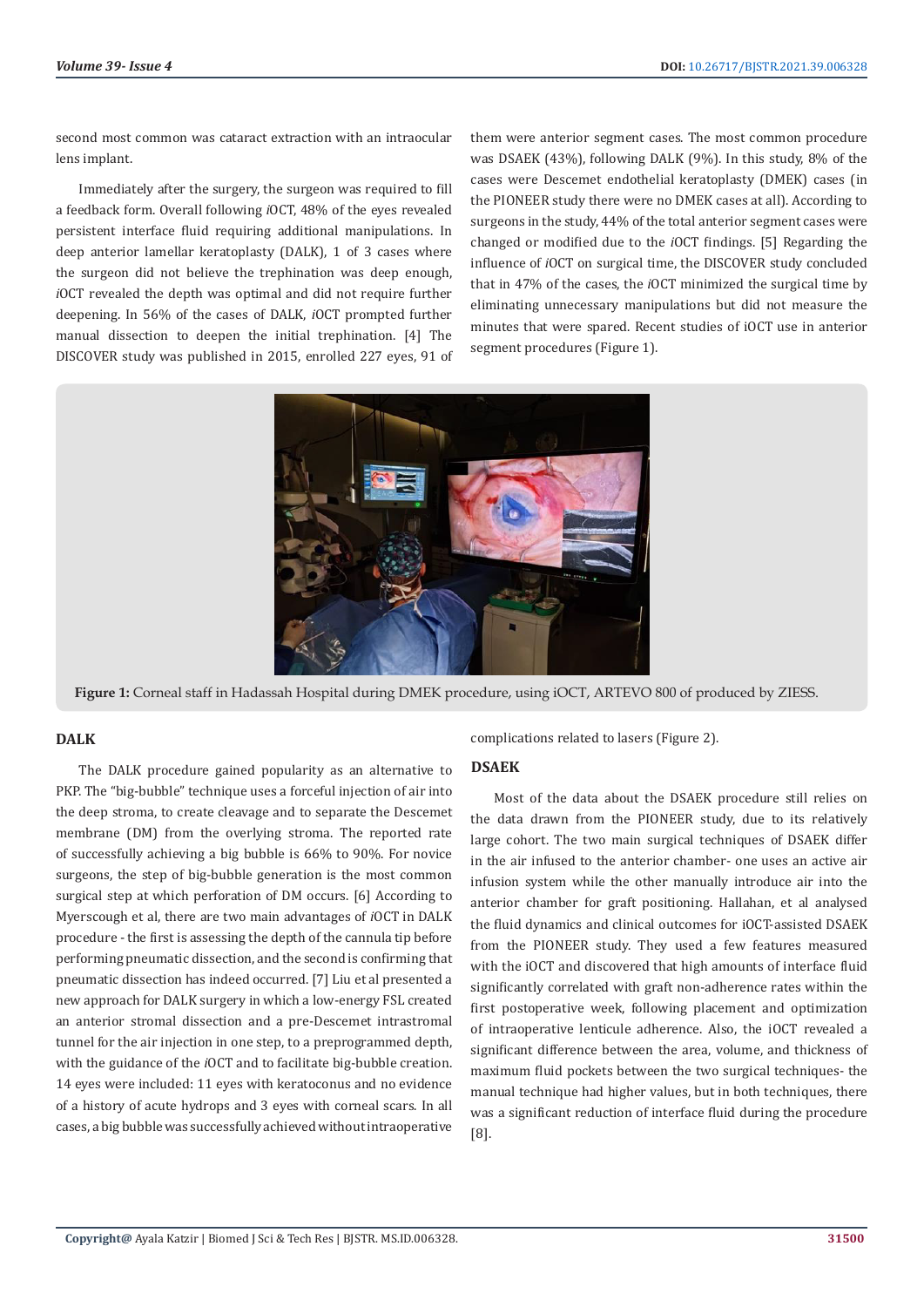

**Figure 2:** A 30-year-old woman with advanced keratoconus, in DALK procedure using iOCT.

**1. Picture number 1:** separating the stroma layer from the DM, with the cannula corneal plane clearly visible.

**2. Picture number 2:** During air injection (Big bubble), the air reached the stroma, and caused an emphysema.

**3. Picture number 3:** The emphysema in the stroma is seen, and there is an additional air bubble underneath the stroma, separating it from the pre-Descemet. This separation succeeded after six attempted injections of air. The iOCT was a crucial factor is the success of this procedure.

**4. Picture number 4:** Removing the stroma. The pre-Descemet is exposed.

**5. Picture number 5:** after full removal of the stroma.

**6. Picture number 6:** After suturing the graft- it is visible in the OCT that it is attached properly to the DM

# **DMEK**



**Figure 3:** A 61-year-old woman who suffered from a graft failure after PKP, during DMEK using iOCT. In the cross section of the imaging the cornea appears thick and edematous. In the en face surgical microscope view the graft is barely visible. The iOCT enables to identify the location and orientation of the graft, and it is possible that the outcomes of the surgery would be less satisfying without the use of the OCT.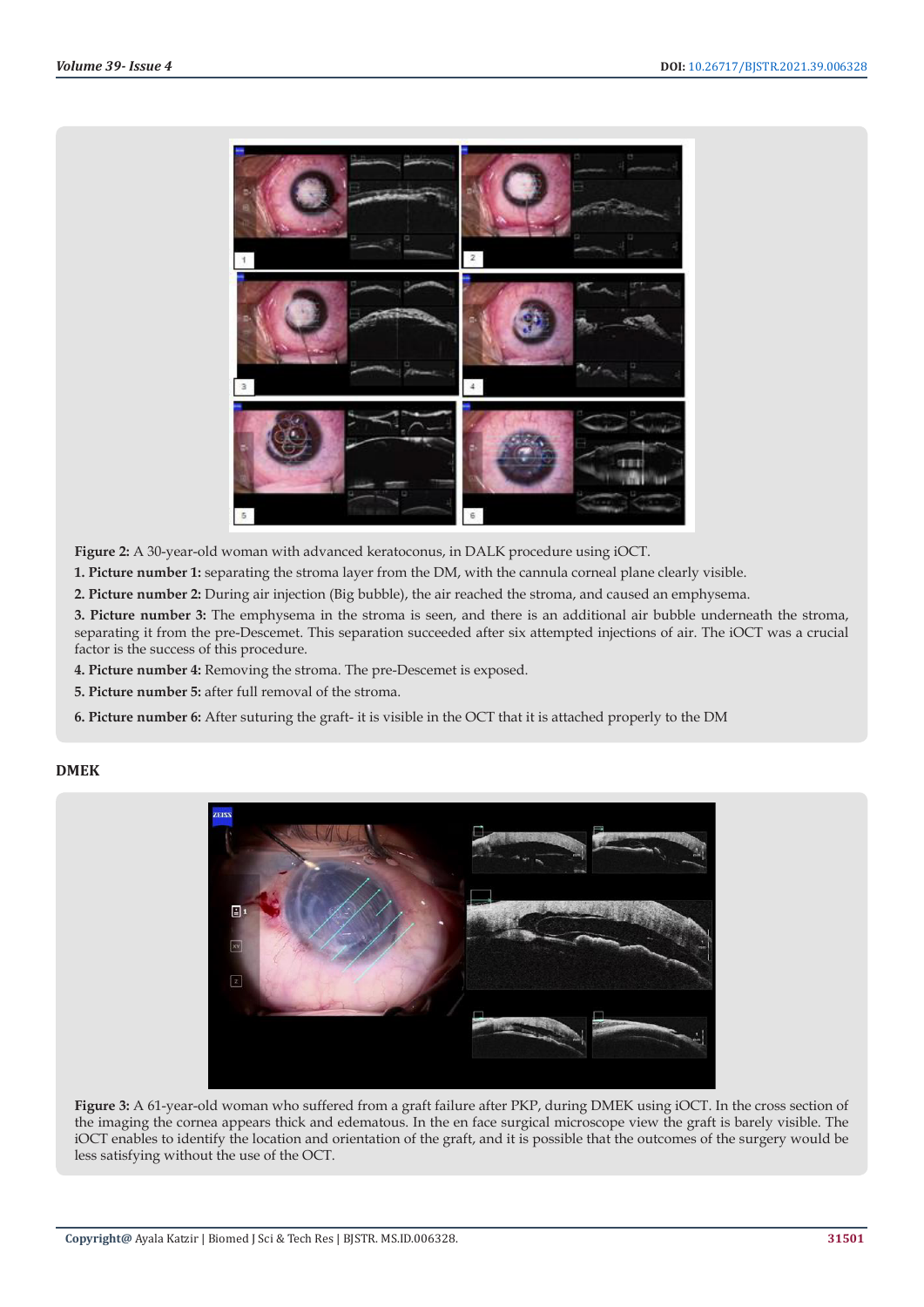DMEK is currently the preferred procedure to replace diseased endothelium and is superior to DSAEK and PKP for visual recovery and a lower graft rejection rate. On the other hand, the surgeon must be skilled to perform this procedure. The difficult steps are preparation of the donor lamella, transfer of the graft into the AC, unfolding and orientation of the graft, and successful attachment after air filling. Another major challenge is operating through a hazy and/or scarred cornea, which makes the visibility obscure.

[9-10] Muijzer, et al. examined 38 eyes which underwent DMEK procedure. iOCT was used during the surgery and its main steps. In 42% of the cases, the iOCT altered the surgical decision-making process. In 21% of the surgeries, OCT revealed interface fluid or a minor detachment of the graft, findings that were not noted using the en face surgical microscope view; In 32% of surgeries, the iOCT image provided crucial information regarding the graft orientation [10] (Figure 3).

# **Traumatic/Post-Operative Damage**



**Figure 4:** A 23-year-old patient who suffered an eye trauma 10 years ago. He underwent vitrectomy with intraocular lens implantation successfully. After 10 stable years, his intra-ocular pressure increased uncontrollably, and an Ahmed valve was eventually implanted with a suspicion of epithelial downgrowth. Later, the patient underwent an ingrowth membrane removal with 5-Fluorouracyl treatment and followed by eight Methotrexate injections to the AC twice a month. Then he was referred to remove the remained tissue, opening the Ahmed valve and go through a DMEK procedure.

**1. Picture number 1:** During the insertion of the maintainer the surgeon came across a tissue which cover the whole corneal endothelium and the Ahmed valve opening.

**2. Picture number 2:** The tissue is demonstrated in the iOCT

**3. Picture number 3:** Excision of the tissue by pulling it through a limbal incision.

**4. Picture number 4:** The epithelial downgrowth is demonstrated in the iOCT- a bright finding appears in the center of the cornea from the outer layer to the innermost layer and into the AC.

**5. Picture number 5:** Removing the hidden epithelial downgrowth tissue with a vitrectome.

**6. Picture number 6:** An additional cryotherapy was conducted in the area to prevent further growth of the epithelium.

**7. Picture number 7:** A DMEK procedure was conducted, the graft seals the limbal opening.

A year and a half after the surgery, there is no return of the epithelial growth, and the patient best corrected visual acuity is 0.5 (decimal).